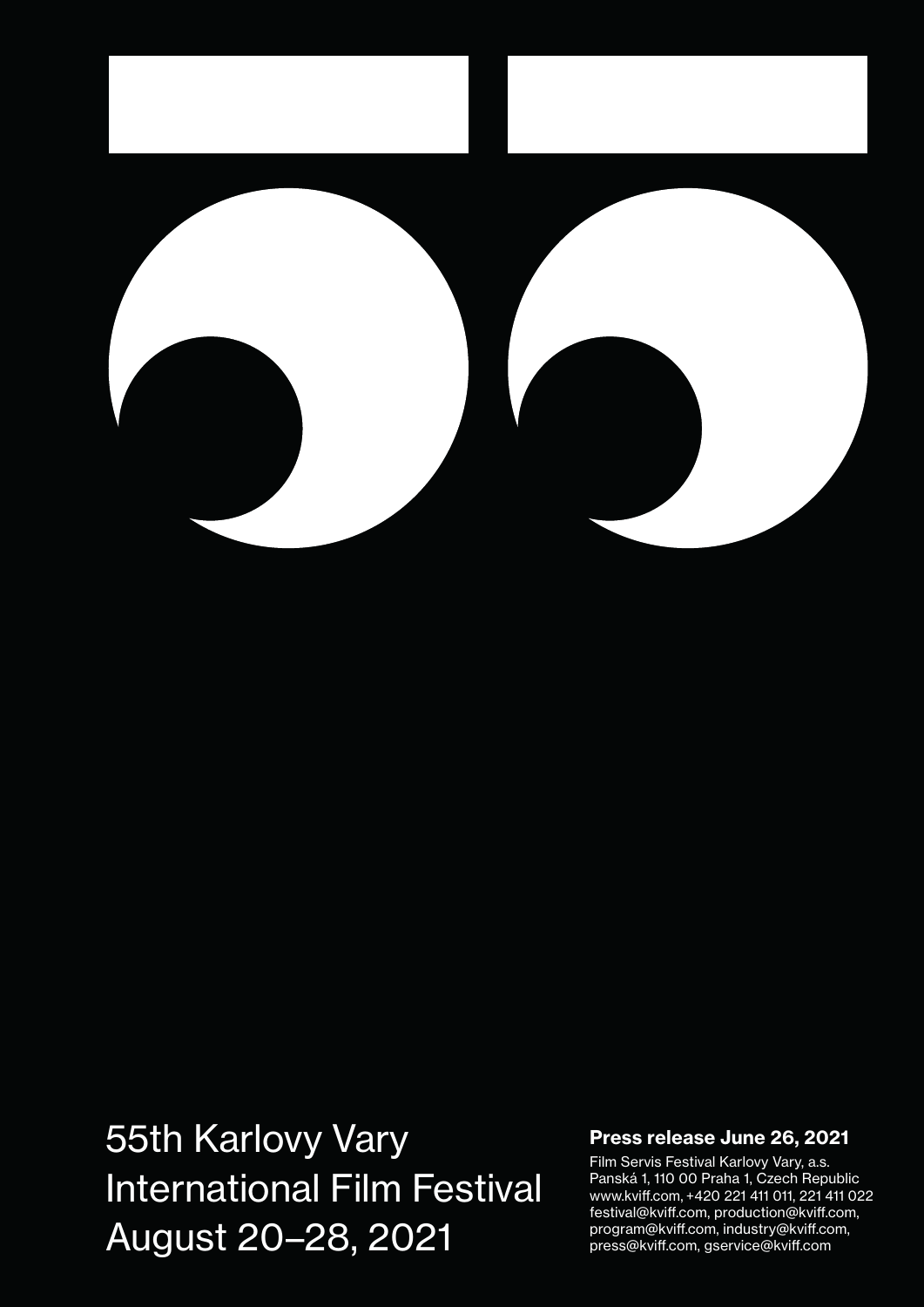# Partners of the 55th Karlovy Vary IFF



patron dětí společně za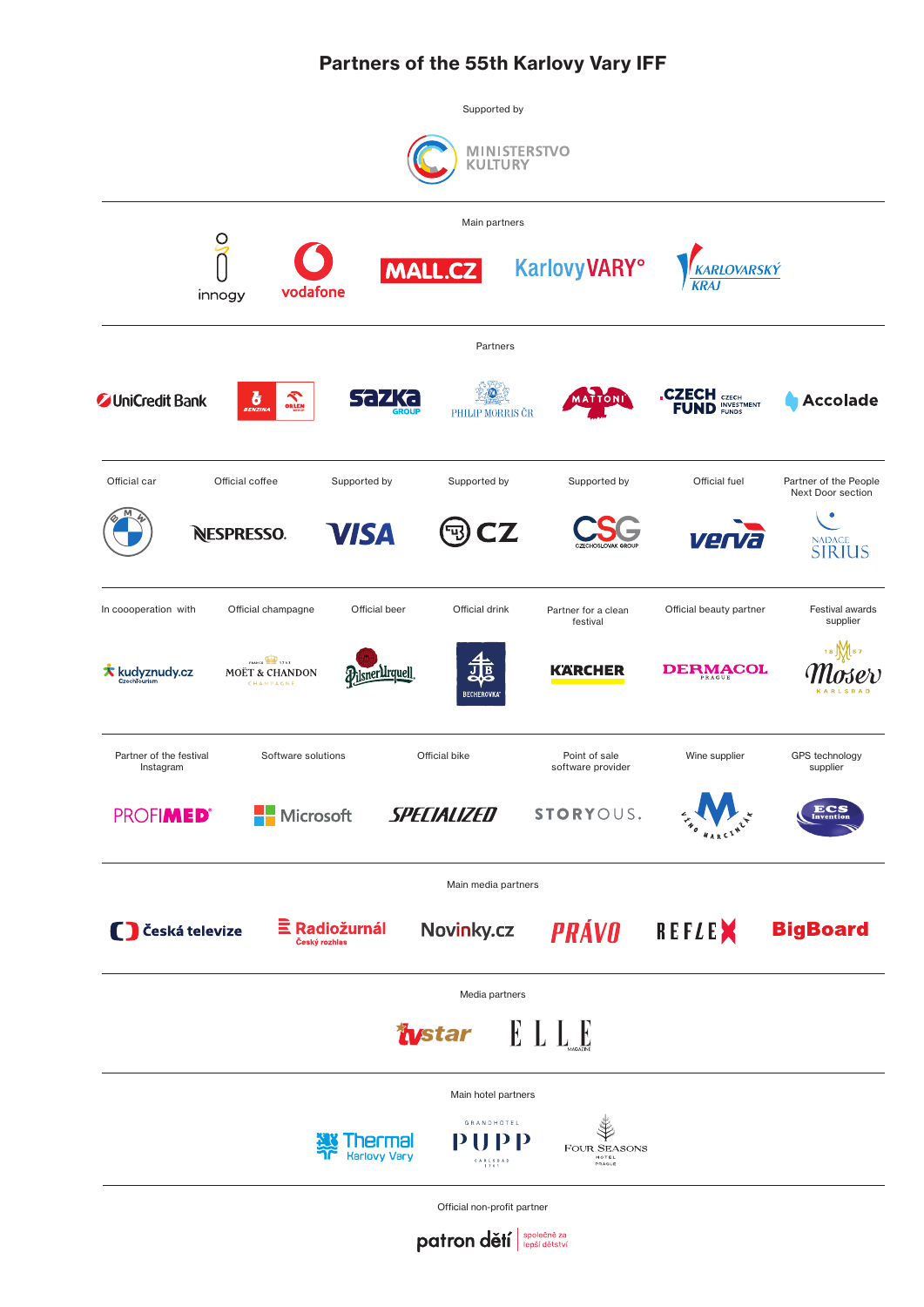

**Organizer of the 55th Karlovy Vary IFF 2021: Film Servis Festival Karlovy Vary, a.s.**

**Organizers of the 55th Karlovy Vary IFF thank to all partners which help to organize the festival.**

55th Karlovy Vary IFF is supported by:

# **Ministry of Culture Czech Republic**

| Main partners:   | innogy                                            |
|------------------|---------------------------------------------------|
|                  | Vodafone Czech Republic a.s.                      |
|                  | <b>MALL.CZ</b>                                    |
|                  | <b>City of Karlovy Vary</b>                       |
|                  | <b>Karlovy Vary Region</b>                        |
|                  |                                                   |
| Partners:        | UniCredit Bank Czech Republic and Slovakia, a.s.  |
|                  | <b>BENZINA ORLEN</b>                              |
|                  | <b>SAZKA Group - the European lottery company</b> |
|                  | Philip Morris ČR, a.s.                            |
|                  | <b>CZECH FUND - Czech investment funds</b>        |
|                  | <b>Mattoni mineral water</b>                      |
|                  | <b>Accolade</b>                                   |
|                  |                                                   |
| Official car:    | <b>BMW</b>                                        |
| Official coffee: | <b>Nespresso</b>                                  |
| Supported by:    | <b>Visa</b>                                       |
| Supported by:    | CZ - Česká zbrojovka a.s.                         |
| Supported by:    | <b>CZECHOSLOVAK GROUP</b>                         |
| Official fuel:   | <b>VERVA</b>                                      |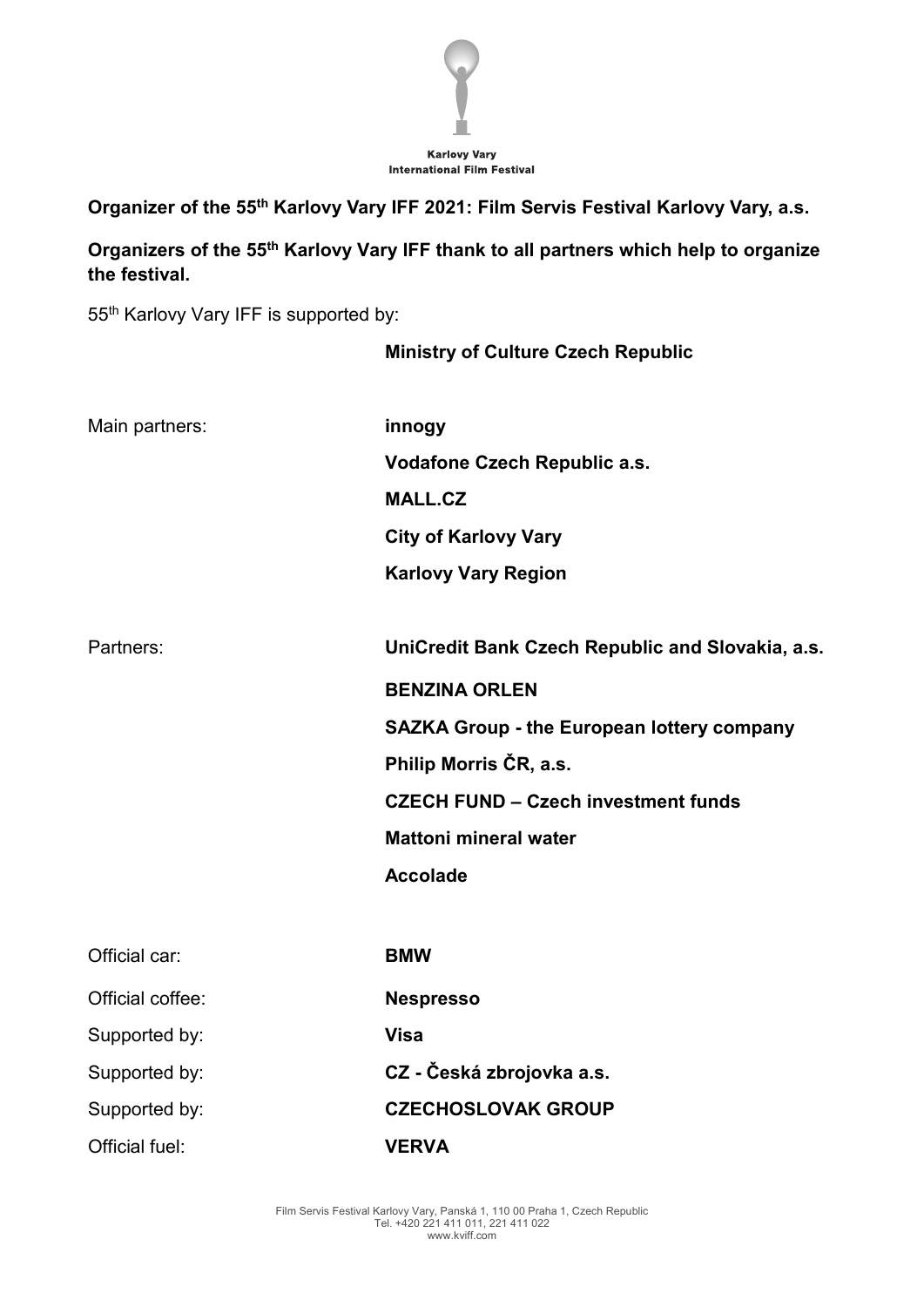

# Karlovy Vary<br>International Film Festival

| Partner of the People Next Door section: Sirius Foundation |                                         |
|------------------------------------------------------------|-----------------------------------------|
| Official non-profit partner:                               | Patron dětí                             |
| In cooperation with:                                       | Kudyznudy.cz                            |
| Official beauty partner:                                   | <b>Dermacol</b>                         |
| Official champagne:                                        | <b>Moët &amp; Chandon</b>               |
| Official beer:                                             | <b>Pilsner Urquell</b>                  |
| Official drink:                                            | <b>Becherovka</b>                       |
| Partner for a clean festival:                              | <b>KÄRCHER</b>                          |
| Main media partners:                                       | <b>Czech Television</b>                 |
|                                                            | Czech Radio Radiožurnál                 |
|                                                            | <b>PRÁVO</b>                            |
|                                                            | Novinky.cz                              |
|                                                            | <b>REFLEX</b>                           |
|                                                            | <b>BigBoard Praha PLC</b>               |
| Media partners:                                            | magazine TV Star                        |
|                                                            | <b>ELLE Magazine</b>                    |
| Festival awards supplier:                                  | <b>Moser Glassworks</b>                 |
| Software solutions:                                        | <b>Microsoft</b>                        |
| Partner of the festival Instagram:                         | <b>PROFIMED</b>                         |
| Main hotel partners:                                       | <b>SPA HOTEL THERMAL</b>                |
|                                                            | <b>Grandhotel Pupp</b>                  |
|                                                            | <b>Four Seasons Hotel Prague</b>        |
| Partner of the No Barriers Project:                        | innogy Energie                          |
| Point of sale software provider:                           | <b>Storyous</b>                         |
| Wine supplier:                                             | Víno Marcinčák Mikulov - organic winery |
| GPS technology supplier:                                   | ECS Invention spol. s r.o.              |
| Official bike:                                             | <b>Specialized</b>                      |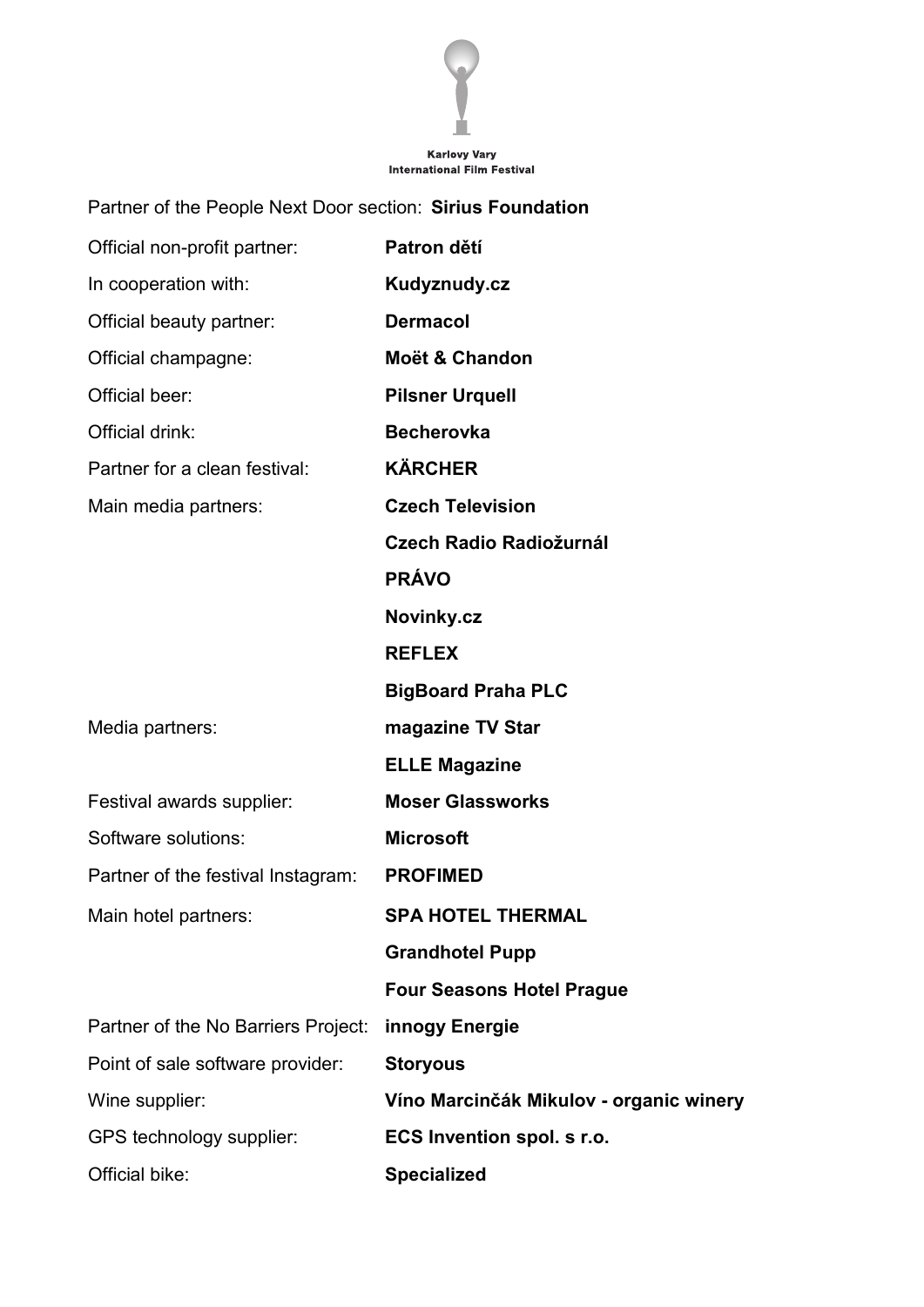

#### **THE 55TH KARLOVY VARY IFF UNVEILS ITS OFFICIAL SELECTION, RETROSPECTIVE AND INDUSTRY PROGRAMS**

**The official selection of the 55th KVIFF, which takes place from 20 to 28 August, 2021, features 32 premieres. The films will make their bow in the fest's two competitions and Special Screenings section. Karlovy Vary will also celebrate the work of The Film Foundation via an extensive tribute.**

In 2019, the festival adjusted the structure of its official selection by axing the documentary competition. The 2021 edition will formally see the updated version of the fest come into reality after the cancellation of last year's edition. Feature-length documentaries are now, for the first time, incorporated into the two existing competitions – the Crystal Globe Competition and East of the West Competition – both previously restricted to fiction features only.

Exclusive premieres and sneak previews of foreign and Czech films will continue to be presented in the Special Screenings section. The programming team has chosen eight diverse titles to spotlight. Heading the Special Screenings selection is the festival's opening film, **ZÁTOPEK**, David Ondříček's highly anticipated drama about four-time Olympic gold medalist, the runner Emil Zátopek, who is widely regarded as the most popular athlete in Czech Republic's history. The film will premiere on August 20, 2021 in the Hotel Thermal Grand Hall on the opening night gala.

This year's sole retrospective is a tribute to the celebrated work of The Film Foundation. Established in 1990 by Martin Scorsese, the non-profit organization is dedicated to protecting and preserving motion picture history, restoring to date over 900 classic works of cinema as well as less-known masterpieces from around the world. Ten carefully selected films produced between 1932 and 1991 and traversing the U.S., Côte d'Ivoire, Sri Lanka, Mexico, Taiwan, and Morocco comprise what is the central program of the 2021 edition.

KVIFF's non-competitive programs, an assortment of some of the most notable films shown in 2020 and 2021 as chosen by the programming team, will be announced two weeks prior to 55th Karlovy Vary IFF's starting date.

KVIFF Eastern Promises Industry Days unveils 29 selected film projects showcased in the platform's various strands: Works in Progress, Works in Development - Feature Launch, and First Cut+ Works. The event will take place entirely online between July 28 and August 12. This year's winners will receive awards of a total value of 115.000 EUR.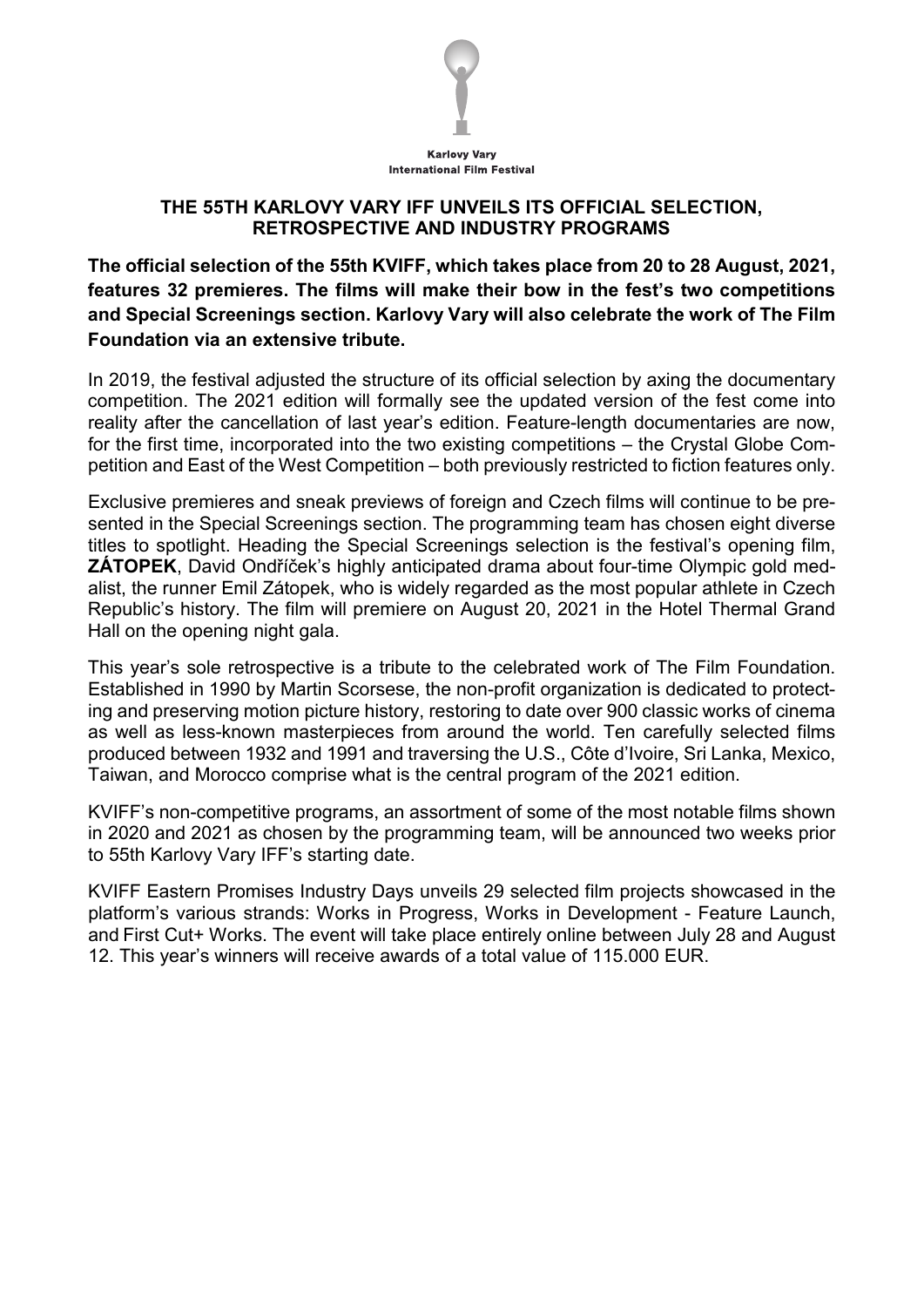

# **CRYSTAL GLOBE COMPETITION**

# **Atlas ptáků** / **Bird Atlas**

Director: Olmo Omerzu Czech Republic, Slovenia, Slovak Republic, 2021, 92 min, World premiere

An ageing proprietor of a technology company (Miroslav Donutil) has dedicated his whole life to his work, so it comes as a big blow when things suddenly start to fall apart at the seams. Olmo Omerzu's new film relies on persuasive character acting and his special brand of gentle irony to demonstrate that, in order to preserve our dignity, we occasionally need to lose face in the eyes of others.

#### **Boiling Point** / **Boiling Point**

Director: Philip Barantini United Kingdom, 2020, 94 min, World premiere

The shift has hardly begun for head chef Andy and he's already behind with everything. His restaurant is overbooked, there's a disgruntled inspector combing the kitchen and, if that weren't enough, a culinary icon and a respected food critic have turned up for dinner. Via a single, continuous shot, we are launched into what proves to be a very hectic evening… The superb Stephen Graham takes the lead role in a British film about anyone who's ever been stressed out at work and got themselves into a stew.

#### **Ezmûn** / **The Exam**

Director: Shawkat Amin Korki Germany, Iraqi Kurdistan, Qatar, 2021, 89 min, World premiere

If Rojin doesn't pass the university entrance exam, she will have to go through with an arranged marriage. If she does get in, she will be free. This is the pronouncement of her father, the head of the family. Rojin's older sister Shilan tries to help her as best she can, yet every well-meant action draws the young woman deeper into a web of deceit and lies. An absorbing drama and daring probe into the theme of a woman's right to her own life.

#### **Guerres** / **Wars**

Director: Nicolas Roy Canada, 2021, 84 min, World premiere

When Emma turns twenty, she decides to join the army. Not only does she want to follow in her father's footsteps, but she also yearns to rid herself of an oppressive sense of existential emptiness. Although the army's harsh discipline helps her break free, she slowly discovers that she cannot suppress all her emotions in this male society.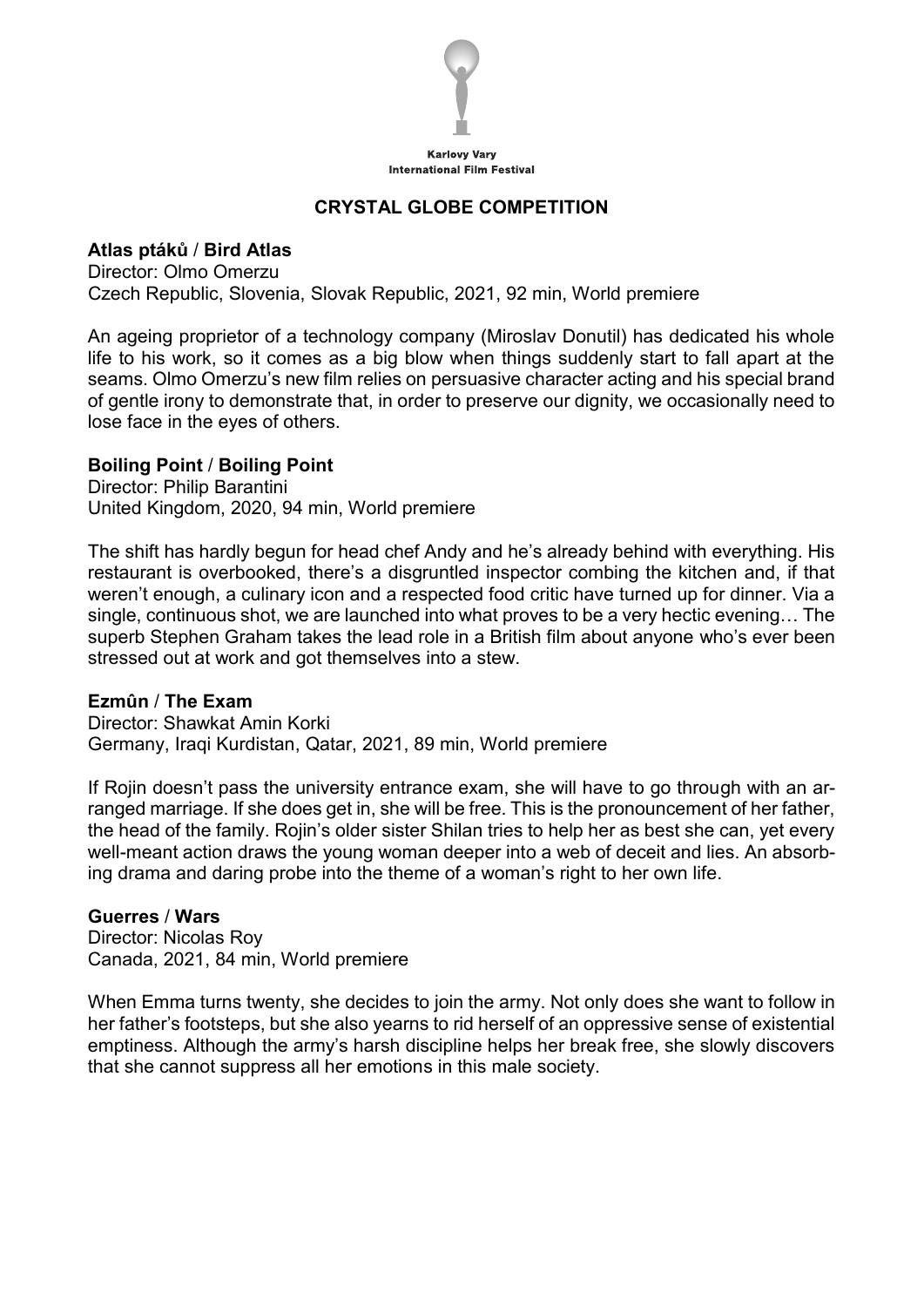

#### **Každá minuta života** / **Every Single Minute**

Director: Erika Hníková Czech Republic, Slovak Republic, 2021, 80 min, World premiere

The Hanuliaks, a couple from Slovakia, have decided to bring up their son according to Kamevéda, a complex approach to developing the child's motor abilities and intellect. Unique in its depth of focus, this reflection on child-rearing documents a year in the life of four-year-old Miško, where not a minute is wasted since there is no room for boredom and moments of rest are merely preparation for the next achievement.

#### **Láska pod kapotou** / **At Full Throttle**

Director: Miro Remo Czech Republic, Slovak Republic, 2021, 85 min, World premiere

Fifty-something former miner Jaroslav has always dreamt of a career as a race car driver. In a congenial and jovial manner, he represents not only the charms and struggles (especially economic) of southeastern Moravia, but also the ever more visible chasm between city and countryside. An uncommonly charismatic portrait of a man struggling with the traumas of the past who, with disarming directness, clings to the promise of good luck and a dignified life alongside a new partner.

#### **Nö** / **Nö**

Director: Dietrich Brüggemann Germany, 2021, 119 min, World premiere

Isn't the trajectory of a shared life determined in advance? Get married, have kids, be like everyone else… According to Dietrich Brüggemann, who competed in Vary six years ago, 30-somethings conceivably have it all, yet they fail in their attempts to achieve their set ideals. *Nö* delivers a critique of contemporary values, while also highlighting the struggle to find and nurture love.

#### **Le Prince** / **Le Prince**

Director: Lisa Bierwirth Germany, 2021, 125 min, World premiere

Perhaps they should never have met, but fate wanted otherwise. Monika and Joseph. She is a curator, he is an immigrant from Congo, a businessman with an unclear past and present. They meet during a police raid at a bar, when the first of many sparks flies between them. An understated love story, a melodrama without pathos, a fragile story about the ambiguous nature of love and the impossibility of overcoming it through reason.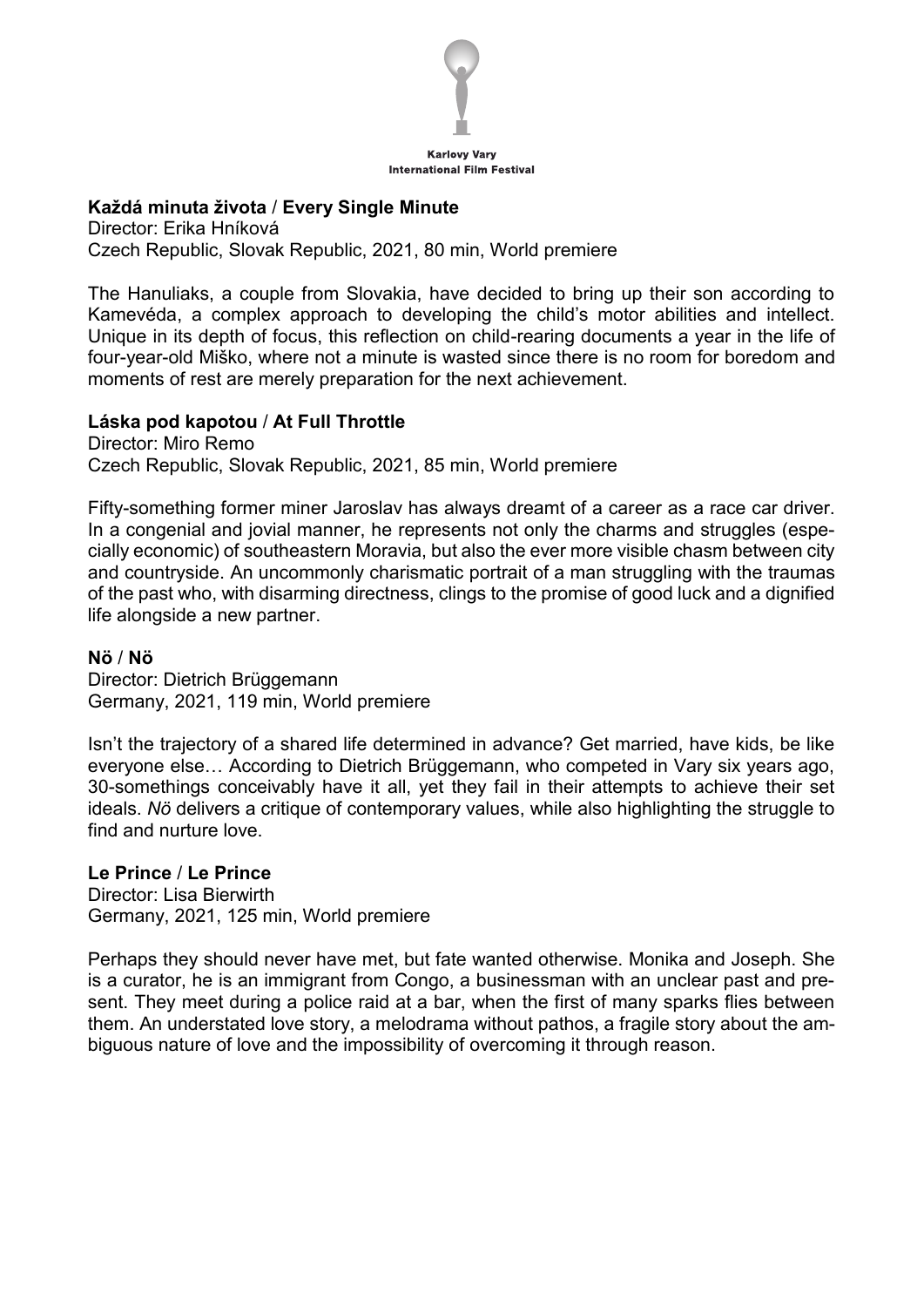

#### **Strahinja Banović** / **As Far as I Can Walk**

Director: Stefan Arsenijević Serbia, France, Luxembourg, Bulgaria, Lithuania, 2021, 92 min, World premiere

Strahinja and his wife Ababuo left Ghana with a dream of a better life in Europe. Instead of reaching the western part of the continent, they were deported back to Serbia. Strahinja has started to build himself a career, while Ababuo is unable to fulfil her ambitions and she feels increasingly frustrated. When she disappears one day, Strahinja sets out to find her… A crystal clear, humanistic story about the need to find one's place in the world. It's also a tale of love, the most profound testimony of which might also be the most painful.

#### **La terra dei figli** / **The Land of the Sons**

Director: Claudio Cupellini Italy, 2021, 118 min, International premiere

Civilisation is coming to an end. The death of his only relative gives a feral boy the pretext to journey beyond the confines of his home environment; only by doing this will he be able to decipher his father's journal, the most valuable artefact in his legacy. This singular contribution to the post-apocalyptic sci-fi genre tells of a humanity in crisis, while at the same time conveying the adventurous spirit of adolescence.

# **Zbornica** / **The Staffroom**

Director: Sonja Tarokić Croatia, 2021, 126 min, World premiere

Anamarija starts her job as a counsellor at a new school. Together with her, the viewers begin to appreciate what kind of people the staffroom teachers are, they witness the petty conflicts and also uncover the power games that go on behind the scenes. This self-assured debut from Sonja Tarokić about the individual's struggle within the system and the sheer effort required to preserve one's integrity, also presents a complex study of an institution whose employees have taken on one of the most responsible roles an adult can have – to educate future generations.

#### **Zpráva o záchraně mrtvého** / **Saving One Who Was Dead**

Director: Václav Kadrnka Czech Republic, Slovak Republic, France, 2021, 90 min, World premiere

After a serious stroke, the Father goes into a coma. The Mother (Zuzana Mauréry) and the Son (Vojtěch Dyk) are suddenly confronted with a motionless body; the doctors do not give them much hope. Four years on from Karlovy Vary's graceful ride *Little Crusader*, Václav Kadrnka invites us on a spiritual journey to places man is seldom permitted to enter since, here, life huddles up tightly to death and only the resurrected can return.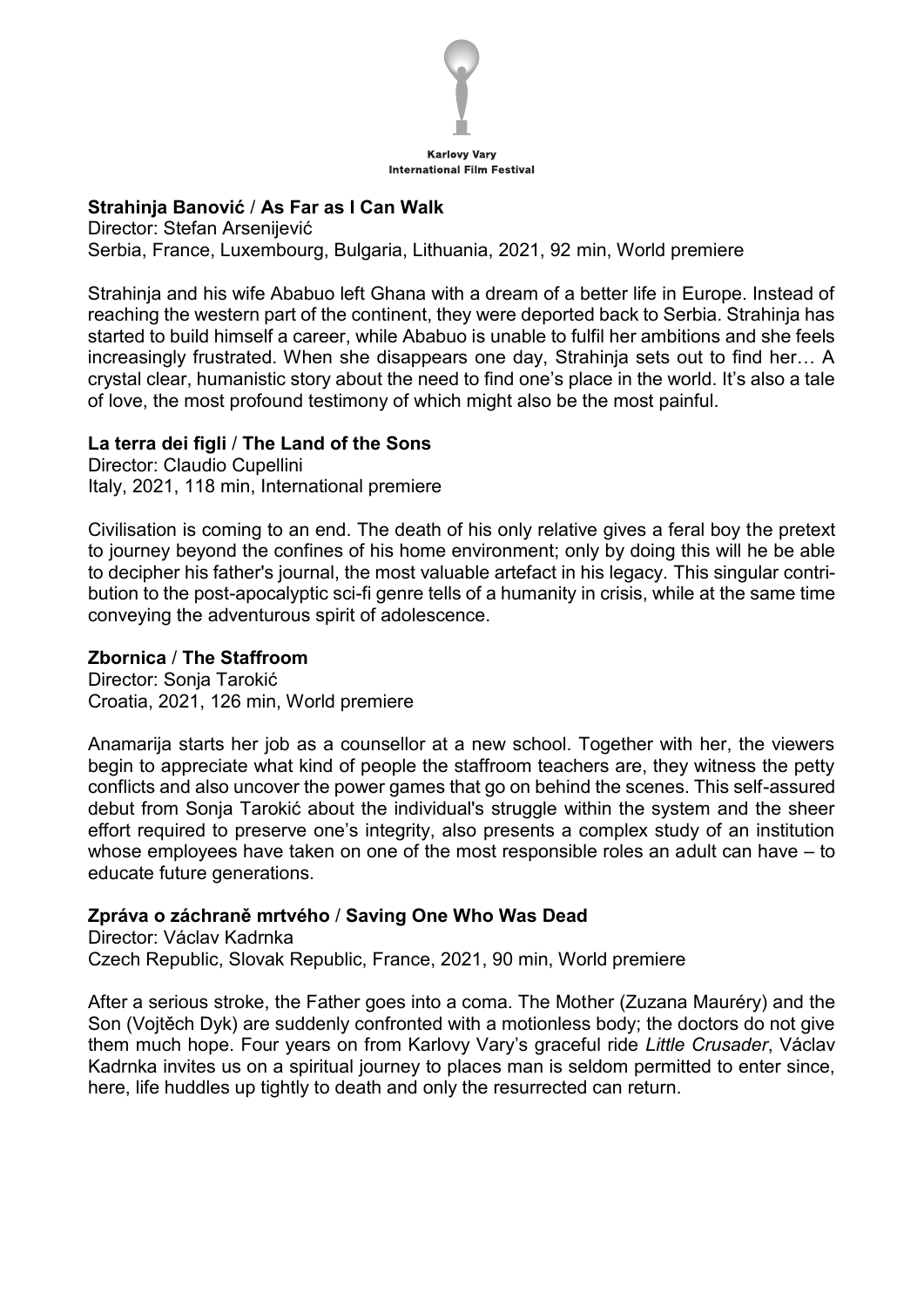

# **EAST OF THE WEST - COMPETITION**

**Bliscy** / **Dear Ones** Director: Grzegorz Jaroszuk Poland, Czech Republic, 2021, 74 min, World premiere

Piotr's father, whom he hasn't seen for ages, calls him out of the blue and asks him to pay a visit. When he tells Piotr and his sister that their mother has gone missing without a word, the members of this estranged family start searching for her and, along the way, find out all sorts of weird stuff… Employing outlandish and, at times, absurd humour, Grzegorz Jaroszuk examines the theme of loneliness and conveys how difficult or even impossible it is to communicate with other people, particularly our nearest and dearest.

#### **Bėgikė** / **Runner**

Director: Andrius Blaževičius Lithuania, Czech Republic, 2021, 87 min, World premiere

When Marija learns that her boyfriend, who has had another of his psychotic episodes, has disappeared from their home, she runs into the streets of the city in order to find him and hopefully prevent a tragedy. Andrius Blaževičius's dynamic drama, set over the course of 24 hours, explores the subjects of love and freedom. Marija is played with vital energy by the actress Žygimantė Elena Jakštaitė, who was chosen for the prestigious Shooting Stars program at this year's Berlinale.

#### **Jednotka intenzivního života** / **Intensive Life Unit**

Director: Adéla Komrzý Czech Republic, 2021, 73 min, World premiere

Even though doctors Ondřej and Kateřina look after their patients to the best of their ability, they can't prevent their death. As heads of palliative care at Prague's General University Hospital they face the inevitability of the end on a daily basis. Yet what perhaps makes their job harder is the myriad options now open to them to prolong human life – and this at a time when death has become a social taboo. Betraying her special brand of empathy, documentarist Adéla Komrzý demonstrates that, while there's no good or bad way to die, there's always a means to improve patients' quality of life.

#### **Koreni** / **Roots**

Director: Tea Lukač Serbia, 2021, 80 min, World premiere

A silent landscape flashes past the windows of a moving car conveying different sets of passengers. The conversations veer towards such diverse themes as carol-singing, nuclear waste, and the dangers of hornets' nests. Tea Lukač's anthropological probe gets by with a minimum of cinematic devices in order to deliver a focused study of the phenomena of memory, history and tradition.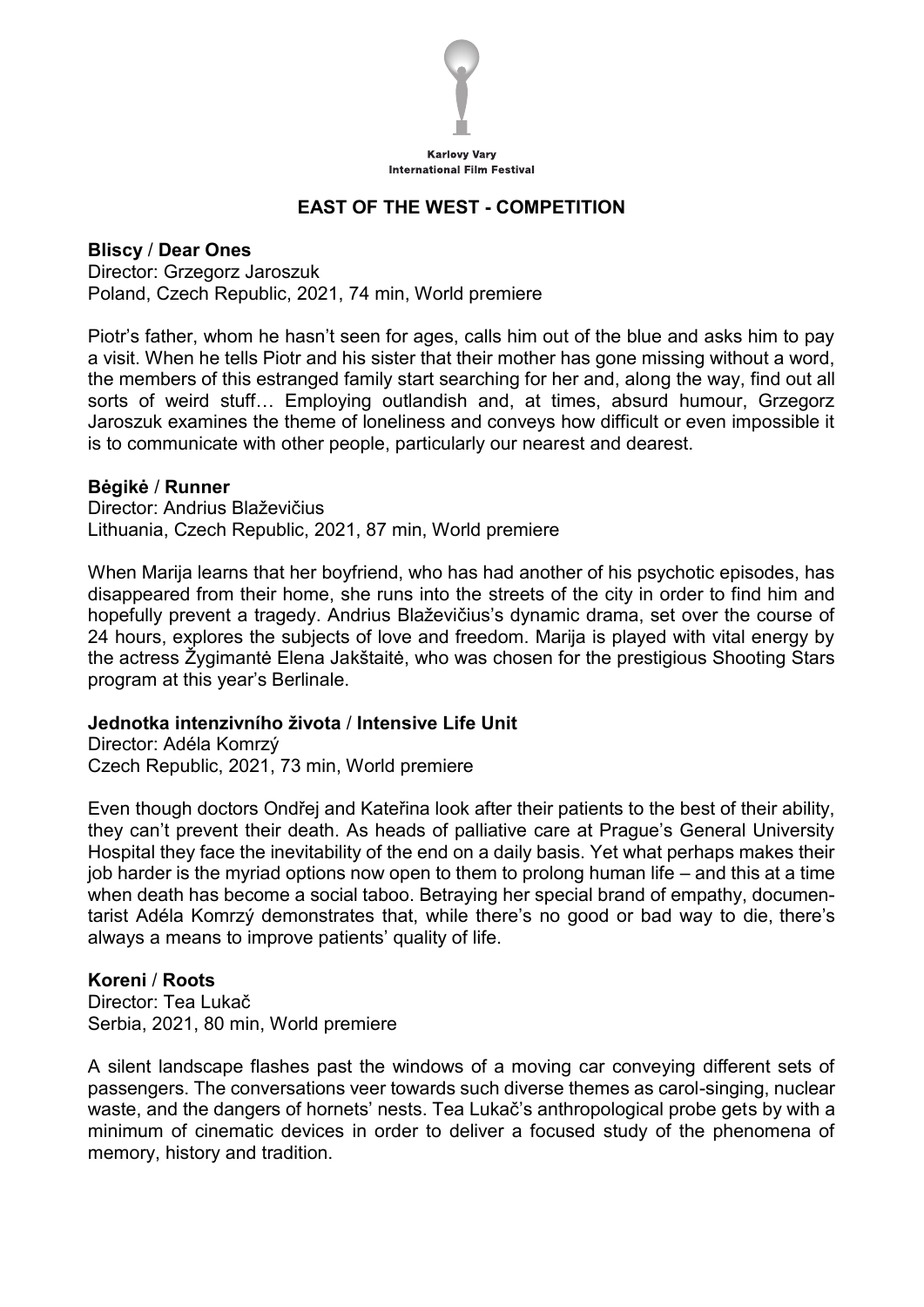

#### **Külön falka** / **Wild Roots**

Director: Hajni Kis Hungary, Slovak Republic, 2021, 98 min, World premiere

Tibor and Niki, father and daughter. The young girl was only five years old when they last saw each other, before Tibor was sent to prison. He is released seven years later and tries not to think about the past. Yet he can't erase his daughter from his life and so they are compelled to start over from the beginning. Both are irresistibly charismatic, headstrong and irascible, but also determined to find a way back to one another.

#### **Marťanské lodě** / **Two Ships**

Director: Jan Foukal Czech Republic, Norway, 2021, 76 min, World premiere

Eliška (Eliška Křenková) meets Martin (Martin Kyšperský) at a birthday party and then invites him to one of her lectures. They clearly hit it off right from the start and, with Brno serving primarily as a backdrop, their romantic adventure begins to gather momentum… A lyrical film which prompts us to consider whether we can really know and understand another human being, and whether love itself is enough.

#### **Nuuccha** / **Nuuccha**

Director: Vladimir Munkuev Russia, 2021, 107 min, World premiere

An impoverished Yakut couple have just buried their newborn child and they are now preparing for the harsh winter ahead. When the local governor instructs them to take in a Russian political prisoner, they have no choice but to comply. The foreigner's presence, however, encroaches upon their lives more than they had anticipated… This evocative drama is a noteworthy example of Yakut cinema, while it also contributes significantly to the debate on the impact of colonisation and the forced assimilation of nations within tsarist Russia.

#### **Otar's Death** / **Otar's Death**

Director: Ioseb "Soso" Bliadze Georgia, Germany, Lithuania, 2021, 106 min, World premiere

Two families, each facing its own existential difficulties, are brought together by an unfortunate event. For one family, the accident has a fatal impact; for the other, it becomes an opportunity for a better life. The film's careful exploration of all the participants' perspectives culminates in a meditation on human morals while not shying away from a tragicomic tone.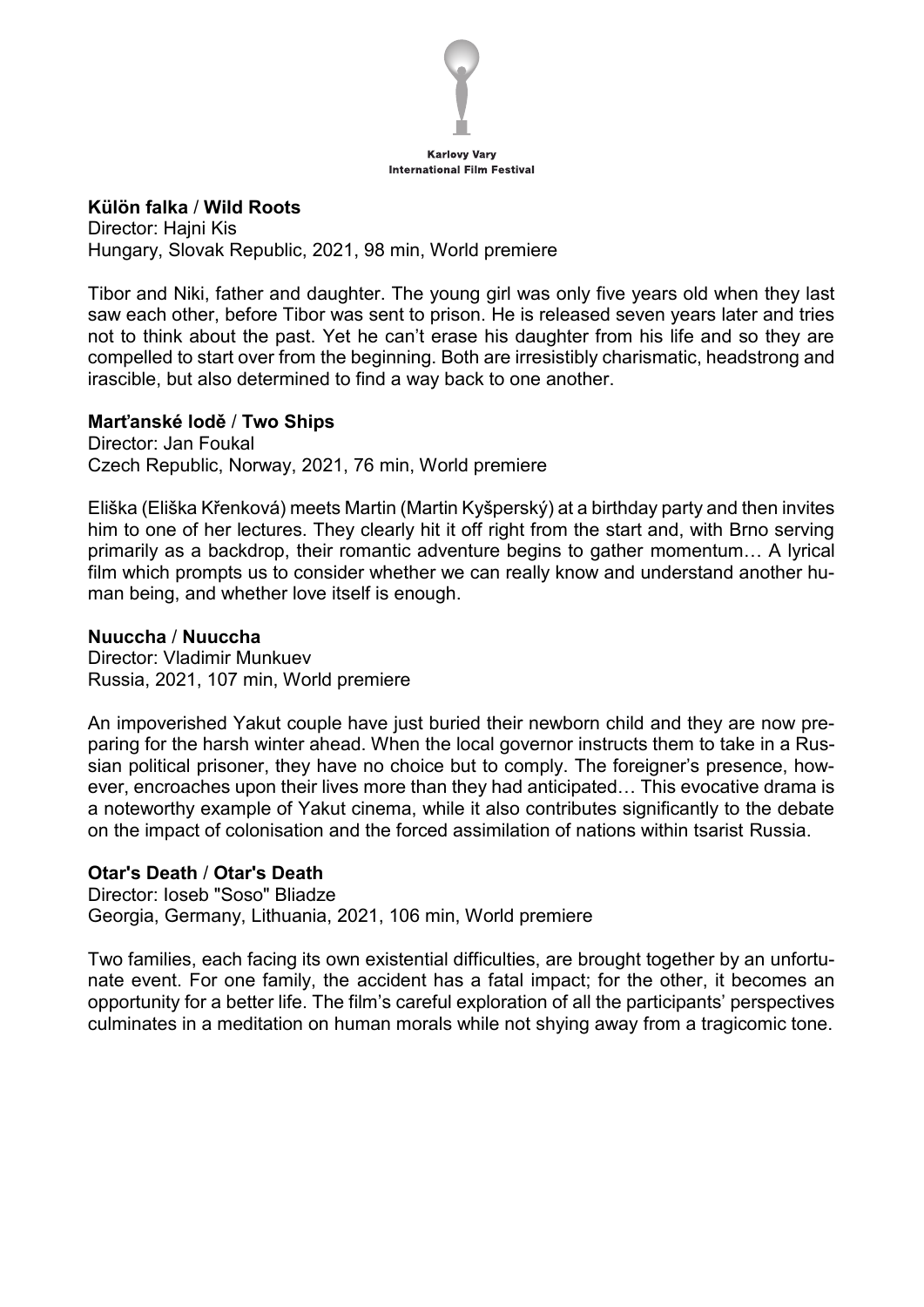

#### **Patchwork** / **Patchwork**

Director: Petros Charalambous Cyprus, Israel, Slovenia, 2021, 86 min, World premiere

Chara's family is everything to her, and yet she sometimes ponders a life without them. When she strikes up a hesitant friendship with a young girl, she is inexorably forced to confront a painful past and to answer a burning question: Is motherhood a natural state of boundless love and caring, or is it an ideal imposed by society?

#### **Poslije zime** / **After the Winter**

Director: Ivan Bakrač Montenegro, Serbia, Croatia, 2021, 101 min, World premiere

Five childhood friends from a small Montenegrin town have gradually moved away to different corners of the former Yugoslavia, yet they remain in contact, aware that their long-time friendship continues to play a fundamental role in their lives. In his inspired debut, director Ivan Bakrač delivers a spirited testimony of the young post-war generation, who still have the shadow of the past hanging over them.

#### **Sestri** / **Sisterhood**

Director: Dina Duma North Macedonia, Kosovo, Montenegro, 2021, 90 min, World premiere

The friendship of two adolescent girls is threatened the moment they have to face the dire repercussions of their manipulative behaviour. The film is set in the teen community, for whom amassing followers on social media is more important than cultivating genuine relationships. In her subtle debut the director adopts an authentic approach to capture the formative moments of youth, which teach us to accept responsibility for our actions.

#### **Zrcadla ve tmě** / **Mirrors in the Dark**

Director: Šimon Holý Czech Republic, 2021, 84 min, World premiere

Supposedly, all it takes is 36 questions and you'll fall in love with anyone. Marie (Alena Doláková), a dancer who has just turned thirty, and her boyfriend František decide to check out this scientific theory for themselves. Yet can we rely on our love for other people if we don't even know ourselves? A supremely contemporary view of 30-something individuals trying to navigate the way ahead.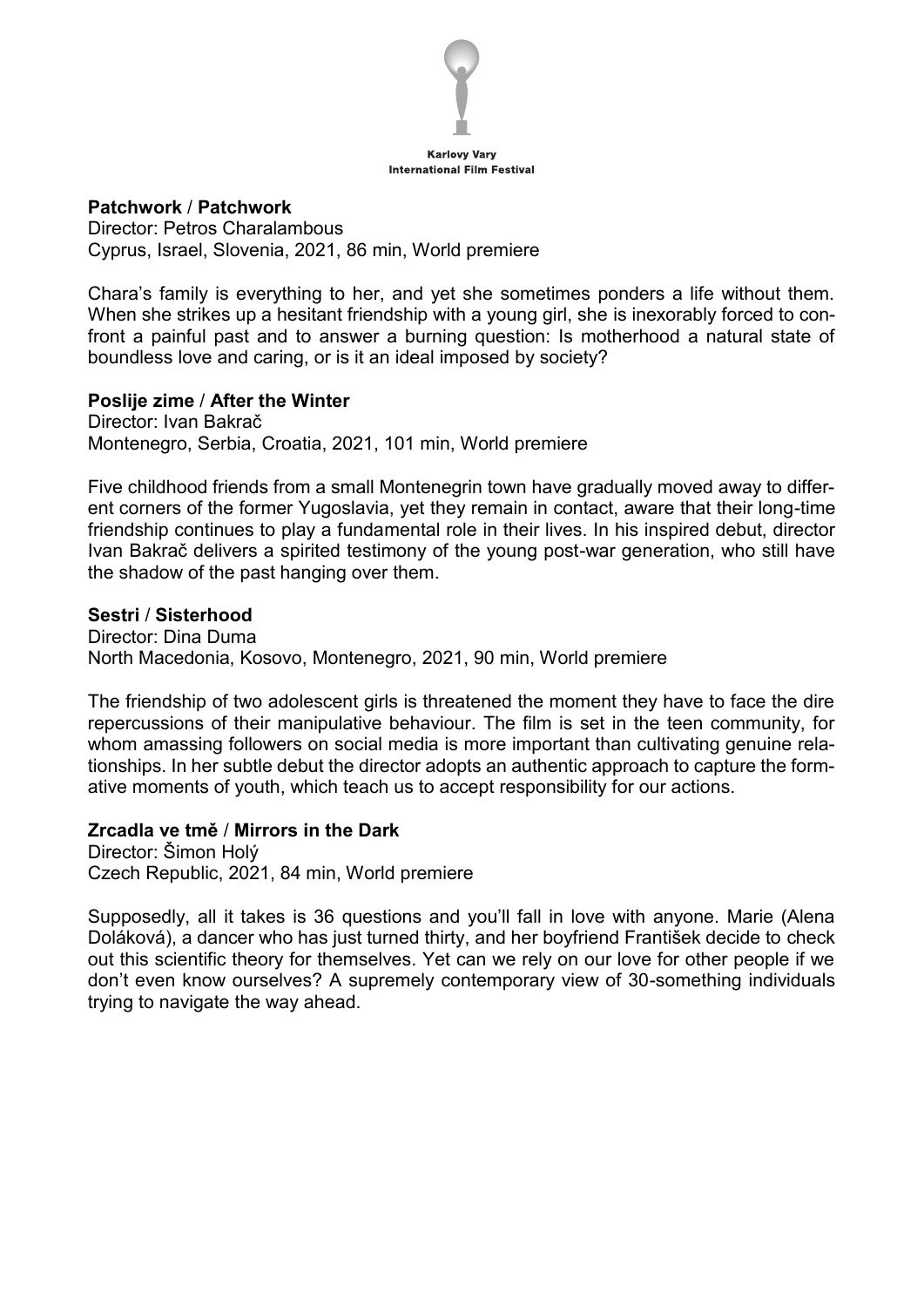

# **SPECIAL SCREENINGS**

**Années 20** / **Roaring 20's** Director: Elisabeth Vogler France, 2021, 90 min, European premiere

One day, one city, one continuous shot. Experience Paris in the summer, where life keeps going, even during the pandemic. A city filled with summer love, important life decisions, and unexpected games of chess.

#### **Brighton 4th** / **Brighton 4th**

Director: Levan Koguashvili Georgia, Russia, Bulgaria, USA, Monaco, 2021, 95 min, European premiere

When former wrestling champion Kakhi learns that his son Soso has gotten himself into difficulties, he travels from Georgia to New York to help him… Profoundly melancholic, infused with tragicomic moments, and characterized by a sense of understanding for its protagonists, Koguashvili's film captures the bond between a father and his adult son, an ancient bond in which the older man will always feel the need to protect his blood, no matter what the circumstances.

#### **Moje slunce Mad** / **My Sunny Maad**

Director: Michaela Pavlátová Czech Republic, France, Slovak Republic, 2021, 81 min, International premiere

Getting married is always a big step, but for Helena it marks a fundamental change in her life. She leaves Prague behind and moves with Nazir to Kabul, where she becomes part of a family she has never met. The new world brings much joy, but also difficulties that a European married to an Afghan man must overcome.

#### **O slavnosti a hostech** / **The Party and the Guests**

Director: Jan Němec Czechoslovakia, 1966, 71 min

Countless parables exist on power and its devastating impact, but only rarely does the focus include the opposing side: not just the victims but also the henchmen, opportunists, informers, lame cowards and, simply, people who lack their own opinions. Never had they been so precisely identified until Jan Němec made this film.

#### **Podezření** / **Suspicion**

Director: Michal Blaško Czech Republic, France, 2022, 68 min, World premiere

Nurse Hana Kučerová never smiles and she treats her patients poorly. When a patient dies under suspicious circumstances, the public, the media, the police, and her colleagues are clear as to who is guilty.... A mini-series inspired by real events that doesn't try to place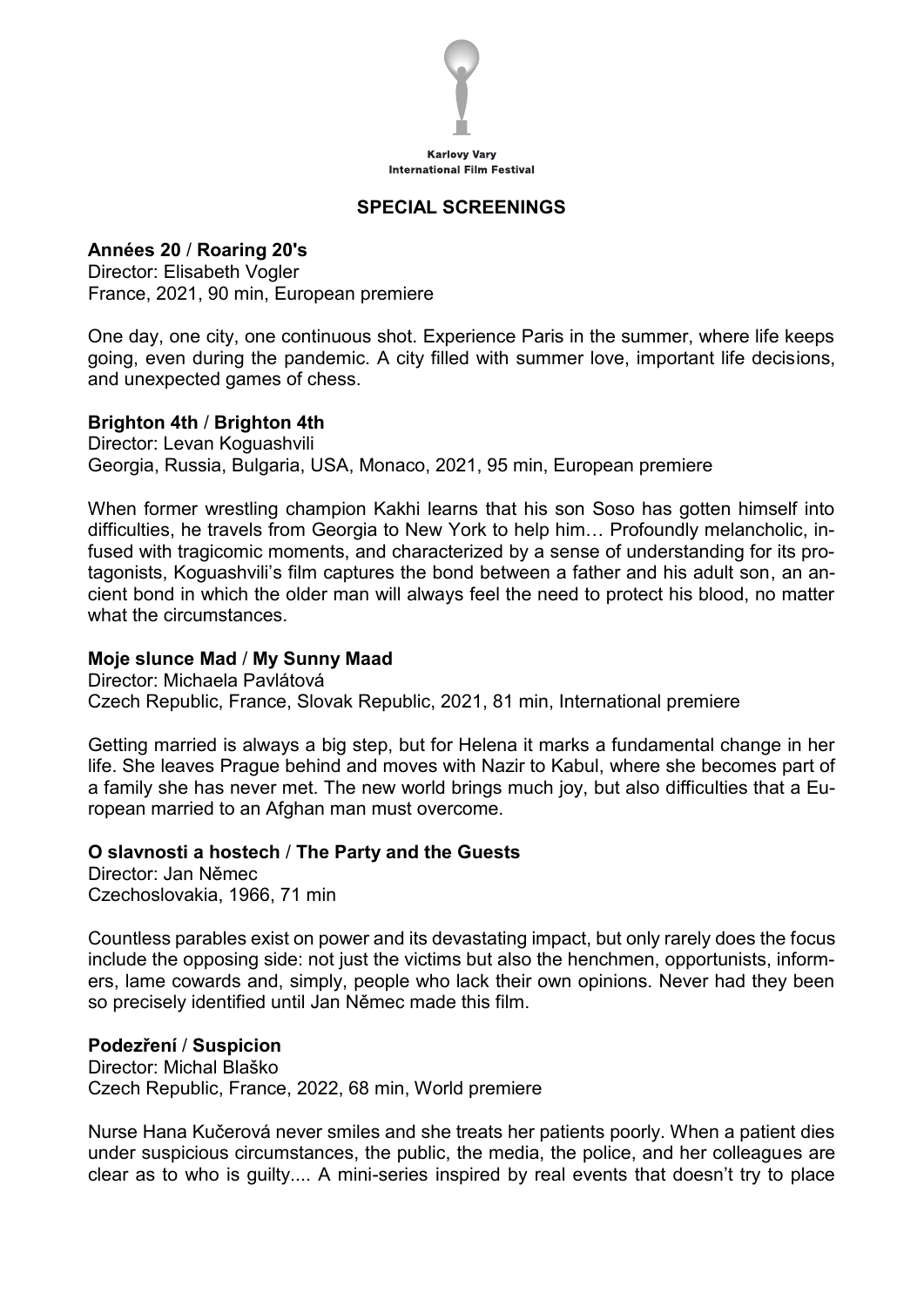

blame, but instead seeks to identify the difference between truth and mere semblance. The first part of the trilogy will be screened at KVIFF in its exclusive world premiere**.**

#### **Rekonstrukce okupace** / **Reconstruction of Occupation**

Director: Jan Šikl Czech Republic, Slovak Republic, 2021, 95 min, World premiere

Documentary filmmaker Jan Šikl has spent many years seeking out and collecting private film archives. In this way, he came across several hours of footage showing the Warsaw Pact invasion of Czechoslovakia. Exactly fifty-three years later, on August 21, 2021, historical memory awakens from a long slumber with this reconstruction of the occupation, a cinematic adventure of a truly archeological nature.

# **Sny o toulavých kočkách** / **Dreams About Stray Cats**

Director: David Sís Czech Republic, USA, France, 2020, 96 min, World premiere

"Do you know what I've always wanted to find out, brother? Where do you get your ideas for your drawings?" director David Sís asks his older brother Petr at the beginning of the film. He doesn't get an answer right away, but perhaps it can be found in this documentary that, with great care, traces the highly successful career of a talented and multifaceted artist whose work crosses generational and geographic boundaries.

# **Zátopek** / **Zátopek**

Director: David Ondříček Czech Republic, 2021, 131 min, World premiere

David Ondříček's fascinating drama presents the life of the famous Czech endurance runner and Olympic champion Emil Zátopek, a man who, with impressive nonchalance, pushed the boundaries of human possibilities and took his place alongside other greats who transformed athletic competitions into unforgettable stories.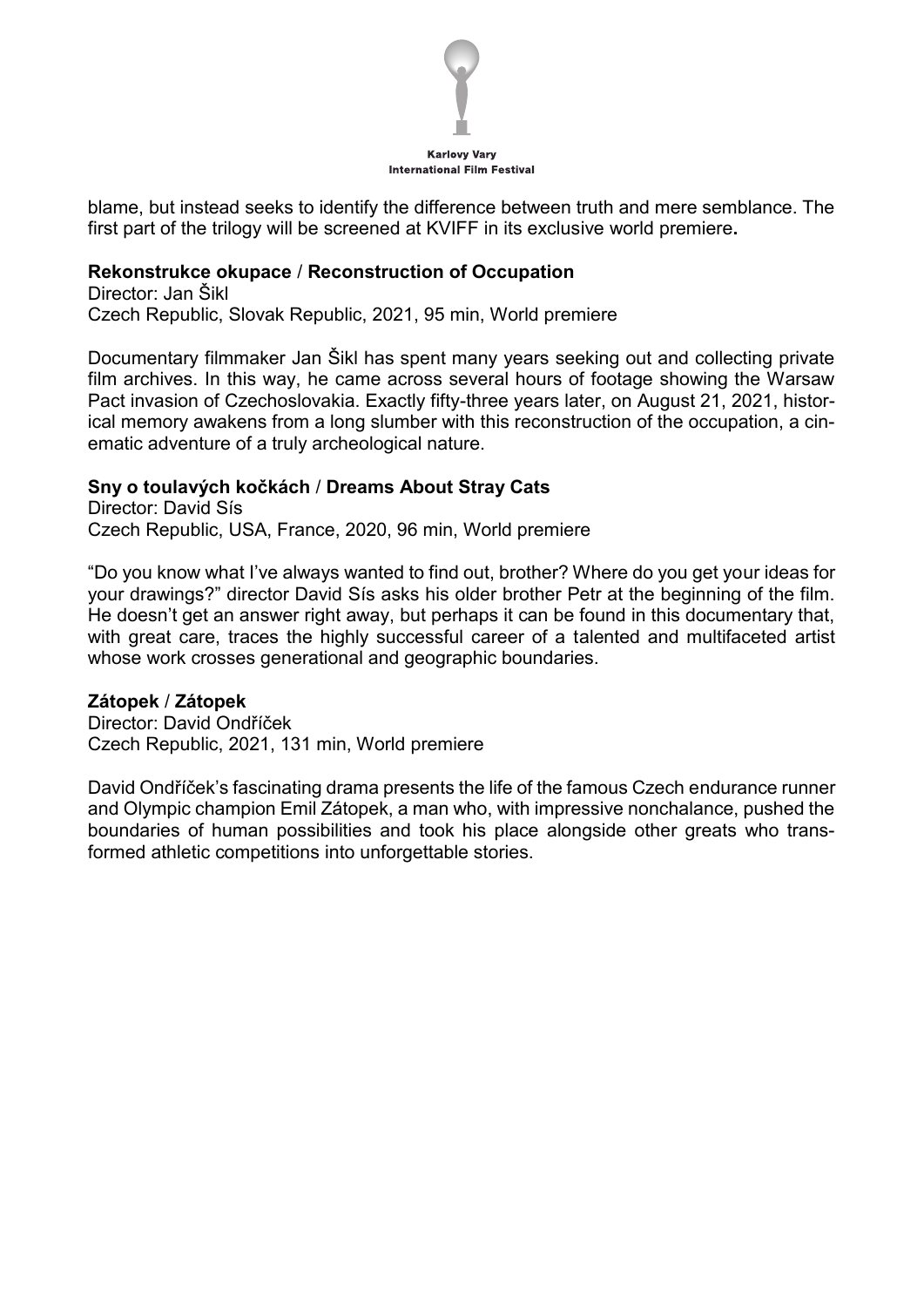

# **KARLOVY VARY FILM FEST TO CELEBRATE THE FILM FOUNDATION**

**As part of its celebration of the return of cinema following last year's temporary halt, the 55th KVIFF is delighted to celebrate the work of The Film Foundation (TFF) with a retrospective of movies restored by the renowned organization. Established in 1990 by Martin Scorsese, the non-profit is dedicated to protecting and preserving motion picture history, restoring to date over 900 classic works of cinema and hidden masterpieces from around the world.**

This retrospective – the central program of the 2021 edition  $-$  is closely connected to KVIFF's long-standing support of the preservation of Czechoslovak film patrimony; an impassioned journey that began a decade ago with the restoration of František Vláčil's masterwork, *Marketa Lazarová*.

Ten carefully selected films produced between 1932 and 1991 and traversing the U.S., Côte d'Ivoire, Sri Lanka, Mexico, Taiwan and Morocco comprise our retrospective – a wide-ranging program that offers a glimpse of the scope and breadth of TFF's exemplary work, which includes films preserved through TFF's World Cinema Project (WCP) and African Film Heritage Project (created in partnership with UNESCO, the Pan African Federation of Filmmakers (FEPACI) and the Cineteca di Bologna).

The retrospective ranges from the groundbreaking American independent film *A Woman Under the Influence* (1974, d. John Cassavetes); to the long-unavailable Asian masterwork *A Brighter Summer Day* (1991, d. Edward Yang); to a rare gem from Côte d'Ivoire *The Woman with the Knife* (1969, d. Timité Bassori), and many more.

*"After being unable to gather together in theaters for over a year, I'm thrilled that The Film Foundation is partnering with the Karlovy Vary International Film Festival to present 10 restorations to audiences on the big screen,"* said TFF founder and chair Martin Scorsese. *"This is an incredible selection that encapsulates the diversity of the films that have been restored through our support, spanning every era, genre and region. My sincere thanks to the Karlovy Vary team for making this program possible and for highlighting the work of The Film Foundation."*

Collectively, the films in this program show the impact TFF has had on global film culture over the past three decades by presenting classic cinema to new generations, while also illustrating its dedication to discovering and promoting lesser-known works to film lovers the world over. Through this program, KVIFF and The Film Foundation aim to celebrate the richness of film history and world cinema, and what better way to celebrate TFF's work than sharing this remarkable group of films with our returning audience this summer.

*"The passion Martin Scorsese has tirelessly exhibited in his work with The Film Foundation is a passion that informs our work at Karlovy Vary; a passion we're honored to share with the American master; and a passion we're now thrilled to share with our audience,"* stated KVIFF's artistic director Karel Och and executive director Kryštof Mucha.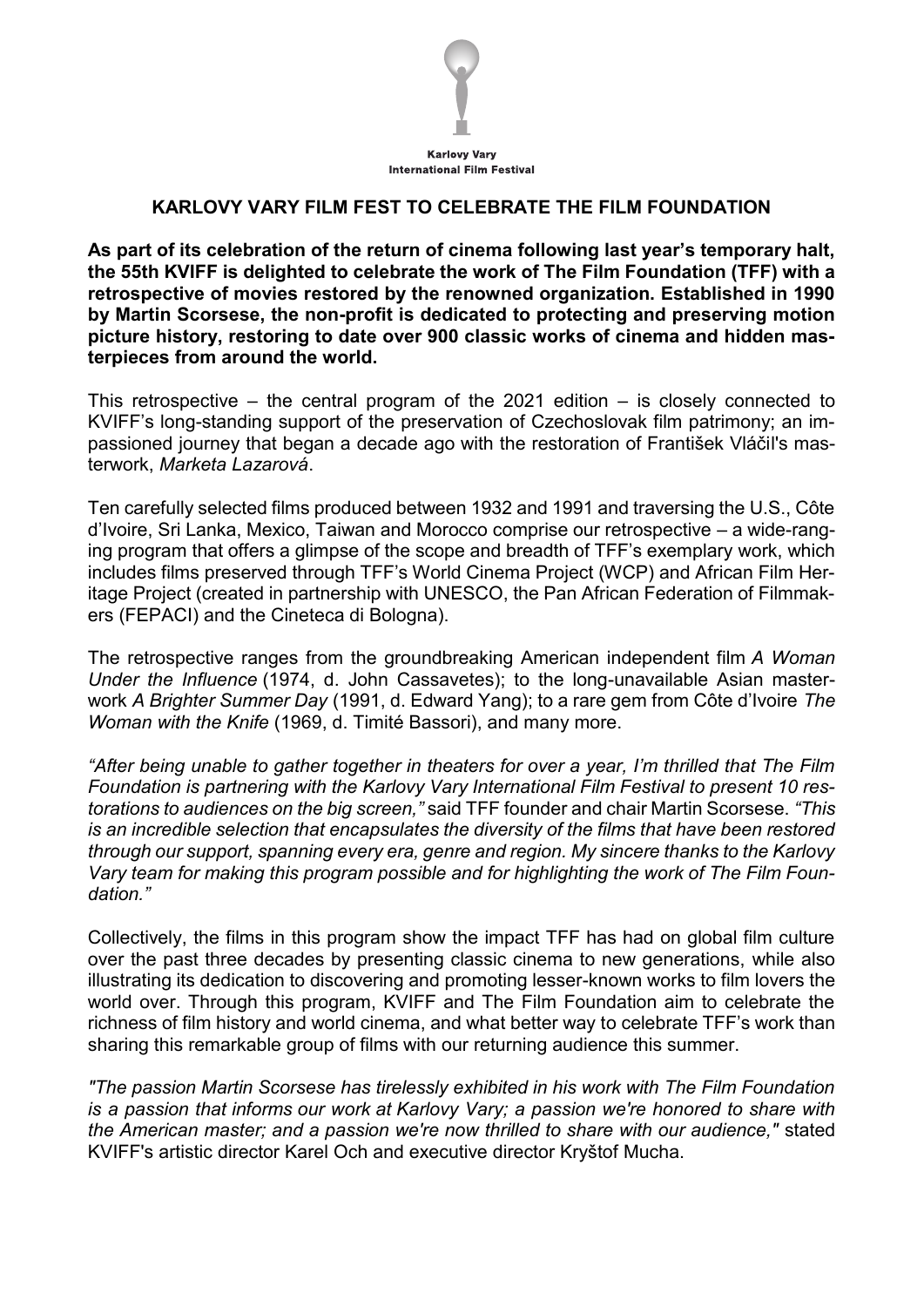

# **THE FILM FOUNDATION TRIBUTE**

#### **Alyam, alyam** / **Oh the Days!**

Director: Ahmed El Maanouni Morocco, 1978, 80 min

Celebrated Moroccan filmmaker El Maanouni's first feature is a searing portrait of an heir of a rural family torn between his domestic duties and his dreams of leaving for the city for a better, different future. Raw and uncompromising, El Maanouni's trailblazing documentary paved the way for the subsequent wave of realism that would shake up Arab cinema.

#### **The Breaking Point** / **The Breaking Point**

Director: Michael Curtiz USA, 1950, 97 min

Michael Curtiz's somber, restrained rendition of Ernest Hemingway's *To Have and Have Not* conjures up the true spirit of the novel. John Garfield plays a former wartime naval officer who gets entangled in illicit trafficking. The noir cloak barely conceals what is essentially an affecting character study of a man coming to terms with the fact that his life didn't turn out as he imagined.

# **El fantasma del convento** / **The Phantom of the Convent**

Director: Fernando de Fuentes Mexico, 1934, 85 min

Widely considered the first great Mexican horror, this spine-chilling gothic tale revolves around a married couple and their best friend who get lost in the woods before taking shelter in a mysterious monastery. Habitually compared to Carl Theodor Dreyer and his *Vampyr*, Fernando de Fuentes induces a protracted sense of dread in this dream-like fable of guilt and dark desires.

#### **La femme au couteau** / **The Woman with the Knife**

Director: Timité Bassori Ivory Coast, 1969, 80 min

Timité Bassori is one of the fathers of Ivorian cinema. *The Woman with the Knife* is his best known film – a complex account of a young unnamed intellectual returning home after a lengthy spell in Europe. Providing an incessive commentary on evolving sexual politics and the wide chasm between the Western form of modernity and African traditionalism, Bassori's daring coup is one of the pioneering works of black African cinema.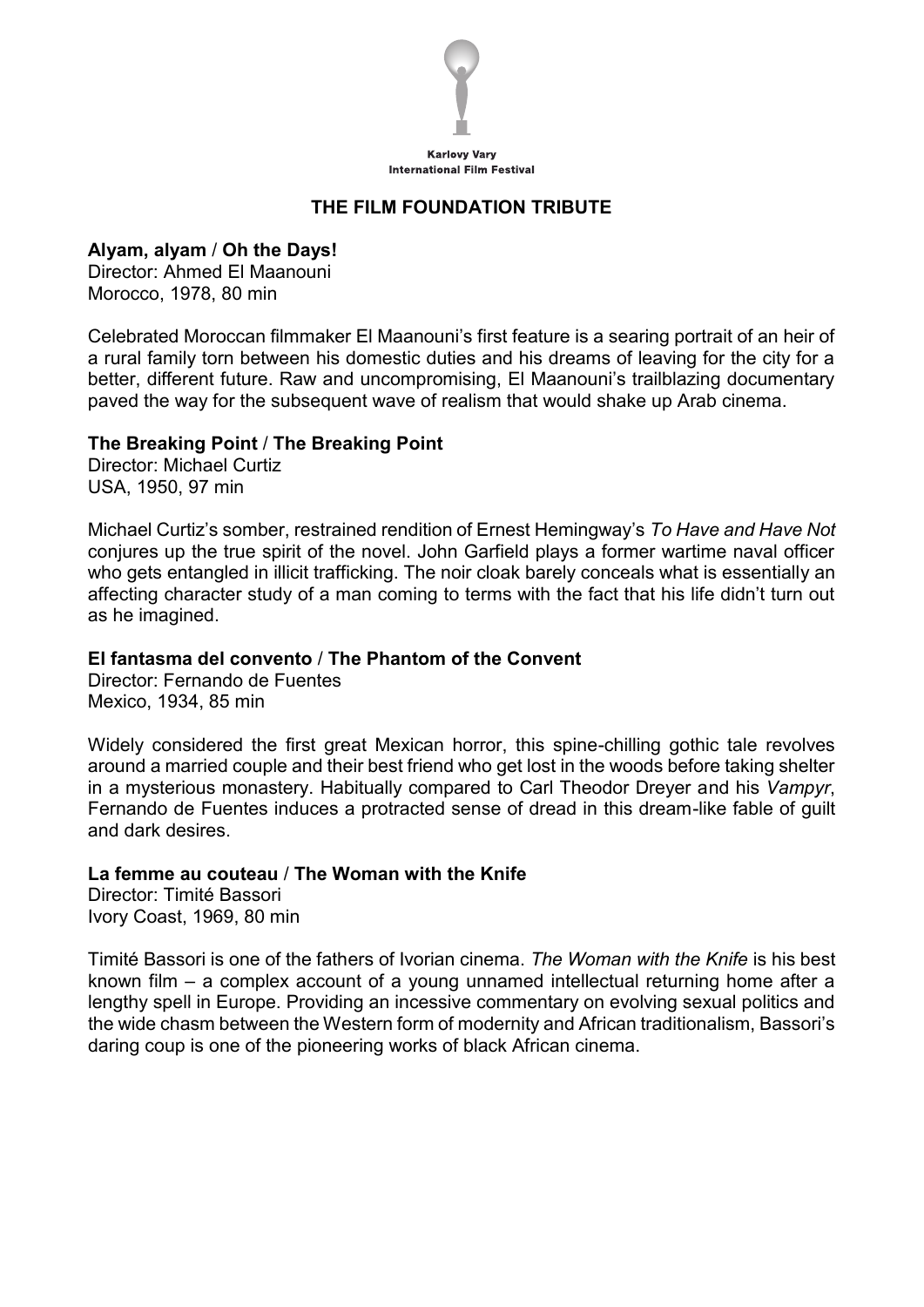

# **Gŭ lĭng jiē shàonián shārén shìjiàn** / **A Brighter Summer Day**

Director: Edward Yang Taiwan, 1991, 237 min

The late Taiwanese's masterwork is an epic tale charting the descent of a head-strong teenage boy from his seemingly orderly, middle-class life to juvenile delinquency. Set in Taipei in 1959, *A Brighter Summer Day* is an incessive study of displacement and loss of identity; a scorching coming-of-age story set against colossal political events, all laced with the director's signature empathy.

#### **Nidhanaya** / **The Treasure**

Director: Lester James Peries Sri Lanka, 1973, 108 min

Based on a short story by renowned Sinhala writer G. B. Senanayake, *The Treasure* tells the story of an idle, wealthy middle-aged man who stumbles upon a map for a treasure that can only be attained by sacrificing a virgin woman. The crowning achievement of the late Lester James Peries – Sri Lanka's most influential filmmaker – *The Treasure* is also the master's most controversial and darkest picture.

# **Putney Swope** / **Putney Swope**

Director: Robert Downey Sr. USA, 1969, 84 min

The most popular film by the rabble-rouser American cult filmmaker is an acerbic satire about a black man in an advertising agency who accidently gets elected as chairman by its white board. Made at the height of the Black Power movement, *Putney Swope* is a scathing attack on mainstream media's racist treatment of African-Americans.

# **Queen of Diamonds** / **Queen of Diamonds**

Director: Nina Menkes USA, 1991, 77 min

Frequently dubbed as the "American *Jeanne Dielman*", Menkes' long-forgotten radical sophomore feature is now widely recognized as an unparalleled masterpiece of the 1990s. Comprised mostly of striking motionless shots enveloped in a plotless, fragmented narrative, *Queen of Diamonds* was unlike anything produced by American indie cinema at the time.

#### **What Price Hollywood?** / **What Price Hollywood?**

Director: George Cukor USA, 1932, 88 min

Often misjudged as a dress rehearsal for his famed 1954 adaptation of *A Star Is Born*, *What Price Hollywood?* is a drastically different beast. Neither an outright condemnation of movie culture nor a romanticization of Tinseltown, it offers a rare, clinical look at Hollywood, rendering it as an industrial machine, a corporate juggernaut, rather than a factory of dreams.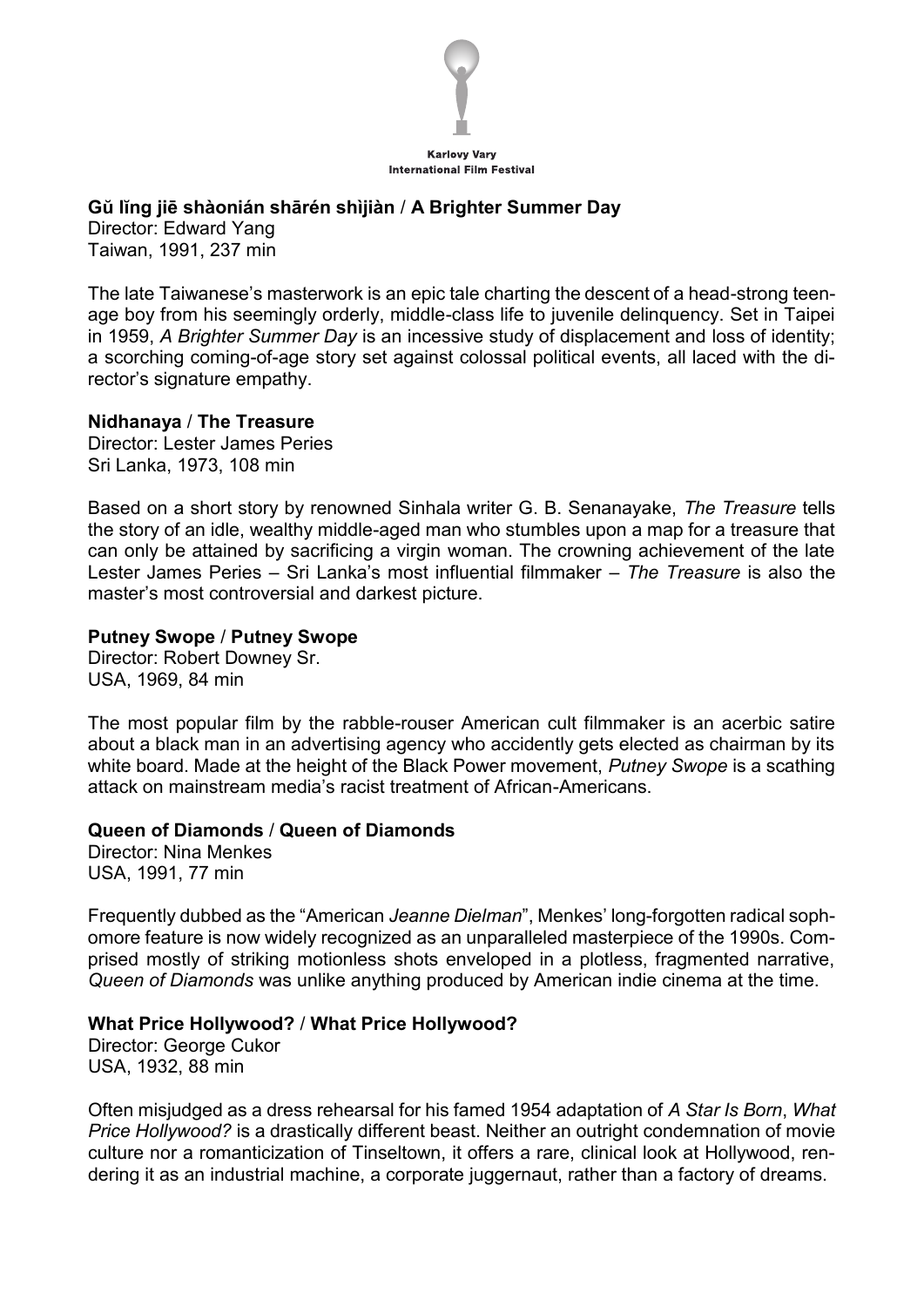

# **A Woman Under the Influence** / **A Woman Under the Influence**

Director: John Cassavetes USA, 1974, 155 min

Cassavetes' most storied film tells the tale of an oddball, volatile romance between a hightempered construction worker and his fragile, mentally unstable wife. *A Woman Under the Influence* is Cassavetes at his most emotionally naked. A brave, challenging picture of two unique souls failing to meet the oppressive demands of their class.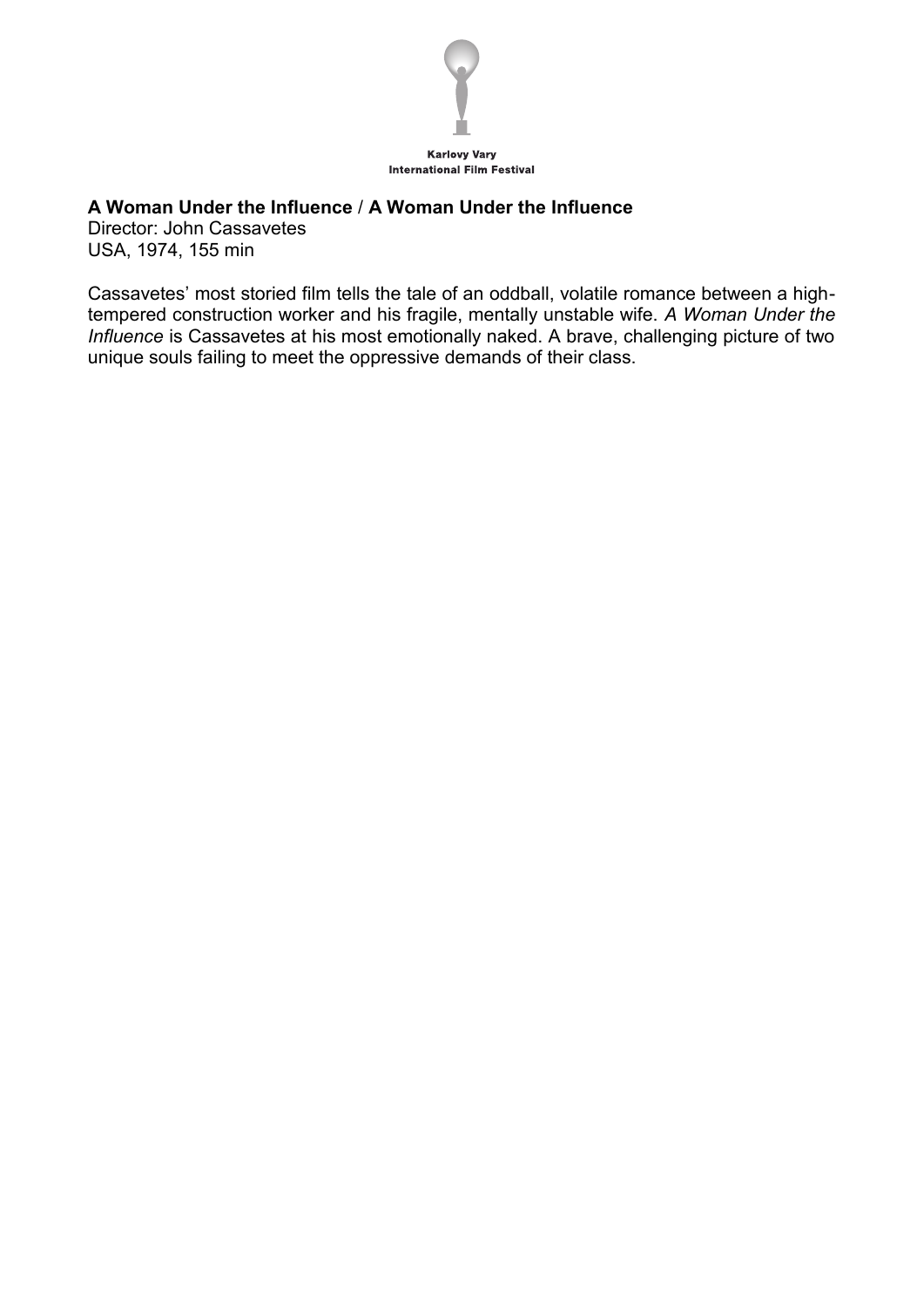

# **KVIFF EASTERN PROMISES**

**KVIFF Eastern Promises industry platform unveils 29 selected film projects, which will be showcased at the Works in Progress, Works in Development - Feature Launch, and First Cut+ Works in Progress online presentations. The most promising projects will receive awards in a total value of 115,000 EUR.**

The showcasing of projects to industry professionals will take place online before the festival, from July 28 to August 12:

- 28. 7. Works in Development Feature Launch
- 3. 8. First Cut+
- 10. 8. Works in Progress I
- 11. 8. Works in Progress II
- 12. 8. Works in Progress III

All showcases start at 14:00 CET. In order to attend this year's online presentations, film industry professionals must register via this form.

For **Works in Progress**, a total of twelve fiction and documentary feature films in the late stage of production or post-production from the countries of Central and Eastern Europe, the Balkans, the former Soviet Union, the Middle East, and North Africa have been selected. The following projects will compete for prizes in a total value of 100,000 EUR:

And His Brothers (Russia, Germany, Belgium)

Aurora (Hungary)

Boney Piles (Ukraine)

Destiny (Iran)

Faggots, Friends (Poland, United Kingdom, Germany)

In the Name of the Mother and of the Father (Romania)

A Long Break (Georgia)

Lucky Girl (Ukraine)

An Owl, a Garden and the Writer (Iran)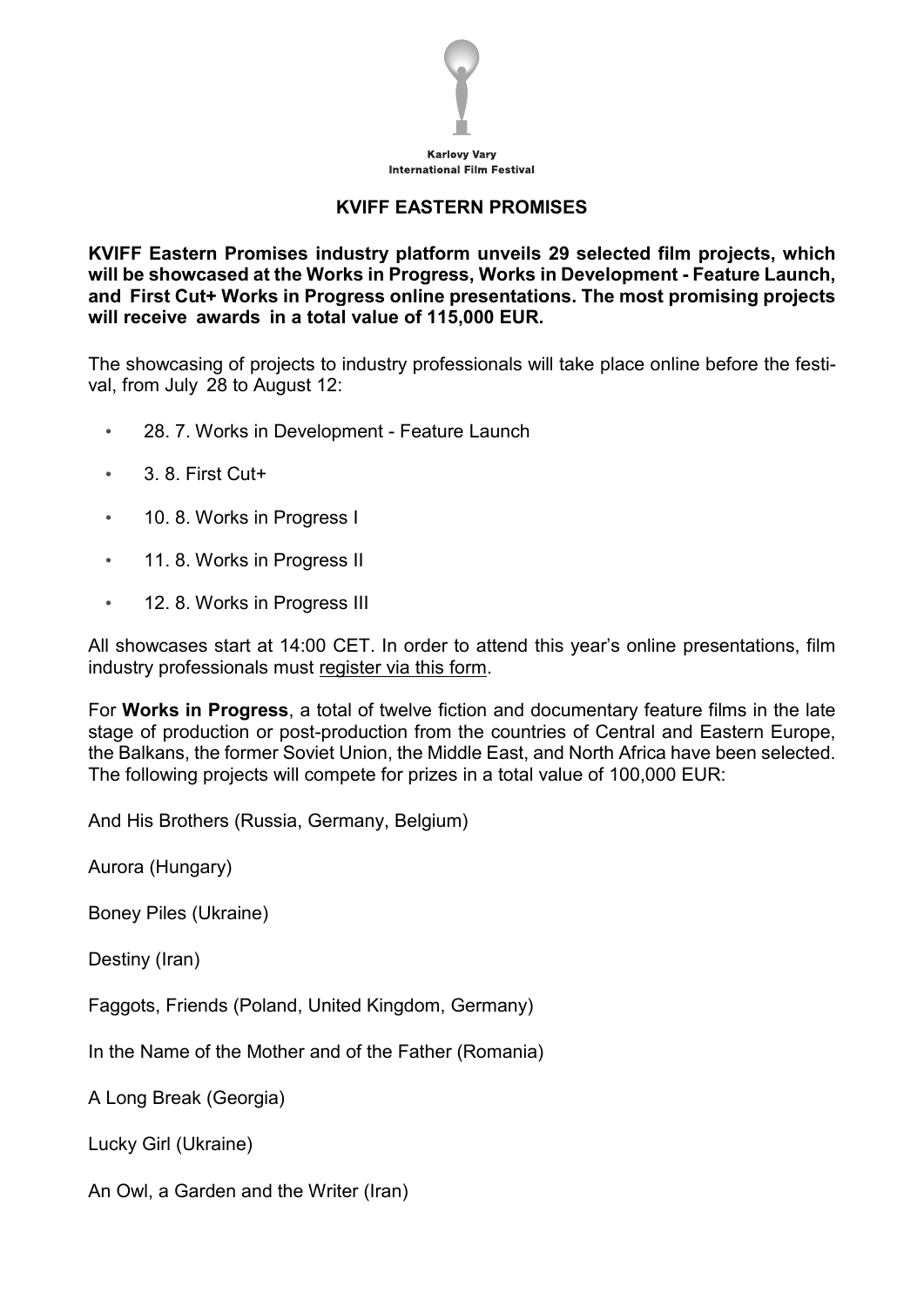

Tina & Megi (Georgia, Germany)

Unwanted (Russia)

Victim (Slovakia, Czech Republic, Germany)

Details about the projects can be found here. *Online presentations will take place on Tuesday, August 10, Wednesday, August 11 and Thursday, August 12, always at 14:00 CET.*

**Works in Development - Feature Launch** is a platform organised as a collaboration between KVIFF, the MIDPOINT Institute international script development program, When East Meets West co-production market and Trieste Film Festival. The following nine projects, which have been developed within the Feature Launch program and are now looking for coproduction partners, will compete for the 10,000 EUR Development Award:

ALIYA (Israel, Russia, Poland)

Bijuterie (Lithuania, Italy)

The Bomber (Latvia)

Brothers (Montenegro)

Head Nurse (Czech Republic)

Leave the Door Open (Croatia)

No Reverse (Montenegro)

Thinking David (Czech Republic)

What It Feels Like for a Girl (Estonia)

Details about the projects here. *Online presentation: Wednesday, July 28 at 14:00 CET.*

First Cut+, a market support program focusing on Central and Eastern European feature films, will be showcasing eight projects that previously participated in one of the First Cut Lab editing programs:

The Hatcher (Poland)

A Hope (Turkey, Germany, Slovenia)